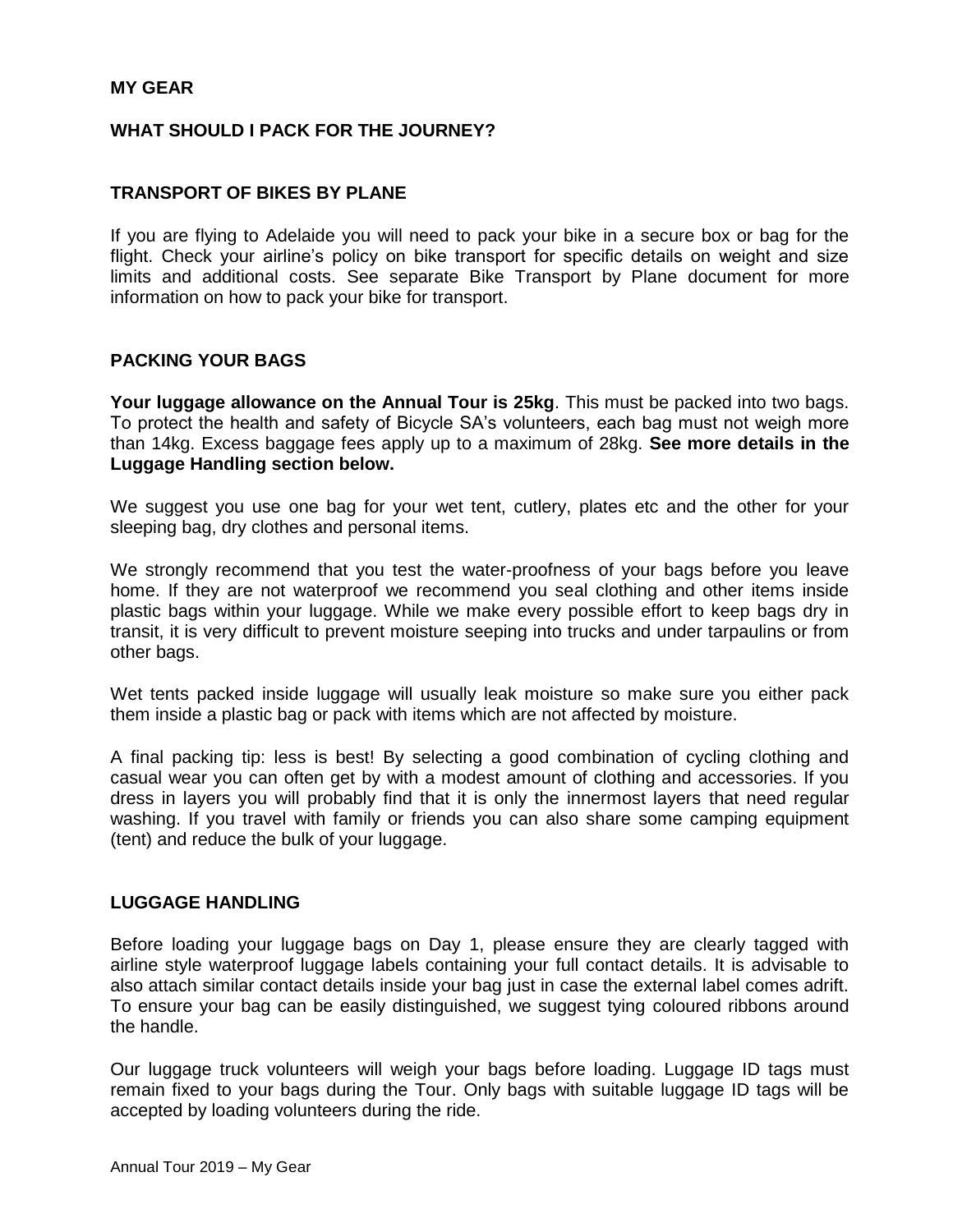### **Annual Tour total luggage allowance is 25kg**.

This must be packed in two bags each weighing no more than 14kg. If any of your bags exceeds the 14kg individual bag limit you will be required to unload or redistribute the bag contents. For the health and safety of the luggage volunteers we will not carry bags weighing more than 14kg. If your total luggage weight exceeds the 25kg maximum you will be charged an excess luggage fee of \$25 per kilogram up to a maximum of 28kg (\$75) and may be required to re-bag your luggage.

If, after redistribution and paying the excess fee, the total weight is greater than 28kg (that is, more than 14kg in each bag), then you'll be required to remove items to bring down the total weight to a maximum of 14kg per bag.

Each morning, before loading your luggage, change into your riding clothes and take out any items that you will need with you out on the road, as once you load your luggage onto the trucks you will not be able to get to it again until the campsite at the end of the day. We strongly urge you to take a set of extra-warm outer clothes (it may be cold and windy) as well as any other items you will need with you on the ride. Don't forget your coffee cup for morning refreshments.

#### **WHAT SHOULD I WEAR WHEN I RIDE?**

Here are some suggestions regarding what to wear while riding and things to pack on your bike so that you enjoy a comfortable ride.

Refer also to WHAT ABOUT THE WEATHER? – below.

· Bike shorts (or longs) – known as knicks – are much more practical for cycling than cotton shorts, jeans or track suits. They are made of lycra, a fabric that stretches with your leg movements. They have a padded crotch insert that takes the 'ouch' out of sitting on a bike saddle for hours at a time. Not everyone wears underwear with knicks but you will have to wash them overnight unless you pack extra pairs. If you bring a minimum of two pairs of knicks and wash one pair at the end of each day you should always have one pair to wear while the other pair is drying out.

· Cycling tops or t-shirts are cool and comfortable to wear. Wear long sleeved shirts to protect your arms from sunburn or use lots of SPF30+ UV sunblock. Cycling tops – jerseys – are made from material that wicks away moisture and always feels dry on the skin. You can usually get by with two shirts or jerseys if you wash out your shirt at the end of each day. Avoid cotton tops which can become waterlogged (with sweat and rain) and cause a chill when wind causes evaporation. As part of your Annual Tour registration fee you receive a Bicycle SA sweatshirt to help ward off those chilly evenings!

· Shoes or riding sandals should be comfortable and stiff soled. Sandshoes or runners will be adequate but the stiffer the sole the better. Shimano SPD sandals and pedals are a good way to feel warm air between your toes. Sandal wearers should protect the tops of their feet by using sunblock. On cooler mornings a pair of socks will keep your sandaled feet warm until the day warms up. SPD pedals are more comfortable to use and easier to get into and out of than toe clips and straps.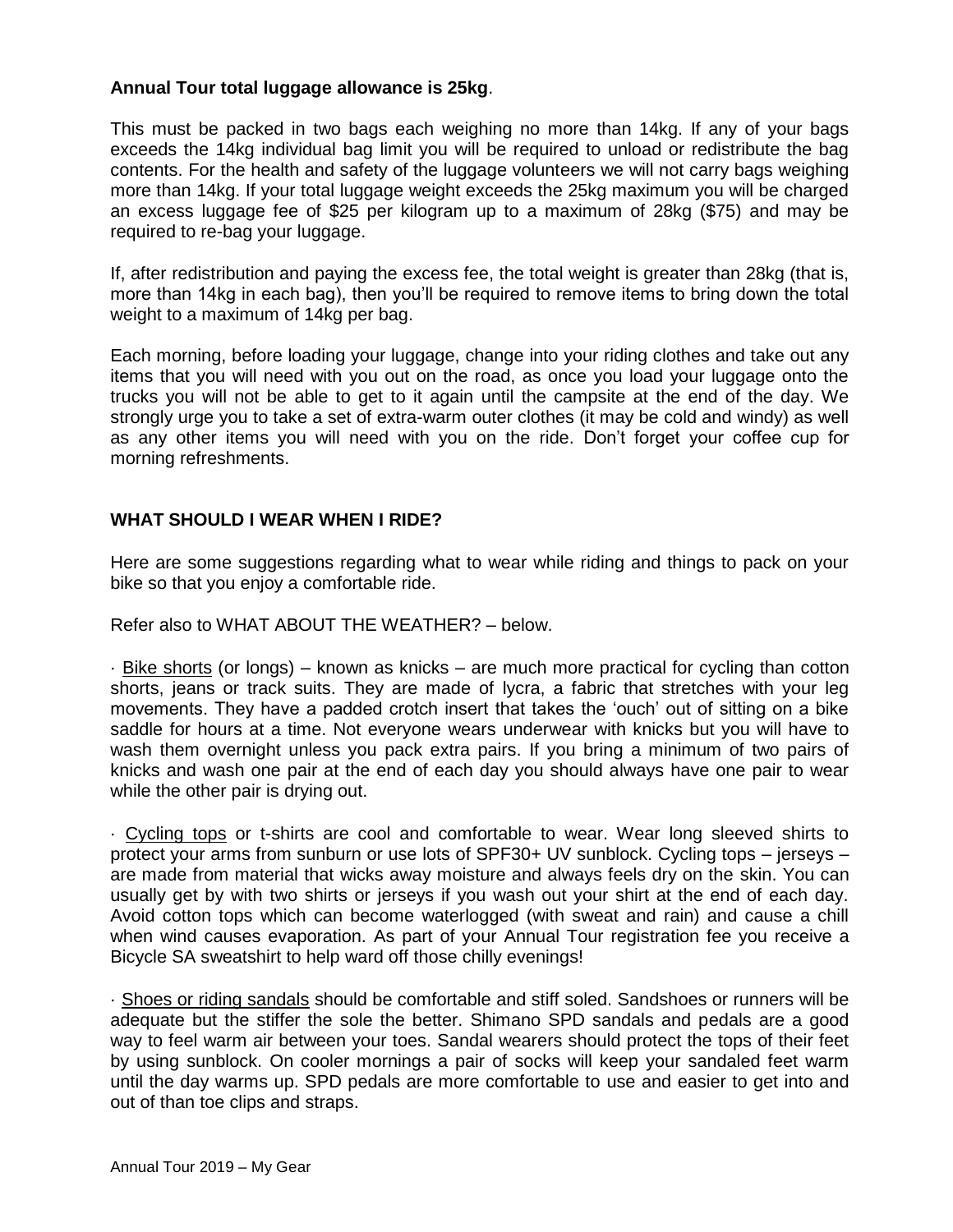· Sunglasses. Sports sunglasses (especially the special cycling glasses that fit close to your eyes and wrap around) protect your eyes from UV glare, dust, insects and the wind.

· Bicycle helmet. It is a legal requirement in Australia that you wear a bike helmet, one that conforms to Australian standards. Make sure the straps are firmly adjusted so that the helmet sits squarely on your head, not tilted back at the front, and that the strap adjusters sit comfortably just below your ears. Your helmet should fit firmly on your head and not shift around. Special scarves or peaked caps can be worn beneath your helmet, but make sure they don't compromise the overall fit and safety. Cracked helmets should be replaced, and any dents should be checked carefully, as you may need a new one.

· Water bottle. bring two 750ml water bottles and / or hydration pack and keep them replenished throughout the day. Drink regularly during your ride. We recommend that you drink at least 5 litres of water during each day's ride, but this depends on the distance and terrain and may need to be increased during hot weather.

· Wet / windy weather gear. Be prepared for cold, windy and wet weather. Pack a waterproof jacket and dress in layers so that you can easily discard clothing when the day warms up. Bicycle SA has a reputation for sunshine during the Annual Tour, but each day can potentially offer the full spectrum of weather. Hopefully the gods will be kind to us this year, but the ride goes on, rain or shine.

· Food (road rations). We recommend that you always carry some high energy food to supplement your normal meals. If you run into headwinds or use up more energy riding between the refreshment stations, you can easily stop and fuel up with your own supplies. Each day help yourself to a bag of Bicycle SA's unique energy-giving scroggin, full of dried fruit, sweets and almonds – the perfect reward at the top of a big climb.

· Sun protection. We recommend that during daylight hours you wear sunglasses and protect your exposed skin from the strong Aussie sunshine by using lots of SPF30+ UV sunblock. Sunblock is available at campsite and at refreshment stations, but we recommend that you always get used to carrying your own supplies.

· Carry Money to buy food, refreshments and souvenirs along the way (while we won't be passing through many towns en-route, there are often small businesses, local producers and wineries nearby). Lunch and refreshments are supplied during each day's ride, but you should have your own means to treat yourself to that espresso and bakery treat, or indeed that cold beer in the pub. You should also carry some form of ID with details of an emergency contact and any medical conditions.

· Please also carry your reusable cup for morning and afternoon teas. Tea and coffee are always available, but you can help us save on unnecessary waste by bringing your own cup.

· Lights. Whilst the Annual Tour route is only open during daylight hours, we highly recommend that you use both front and rear flashing lights at all times whilst riding to increase your visibility to other road users, especially in dull/low light or foggy conditions. You'll certainly need them if you wish to ride into town in the evening. Don't forget that, by law, you must have a red rear reflector as well as a bell or horn attached to your bike as a warning device.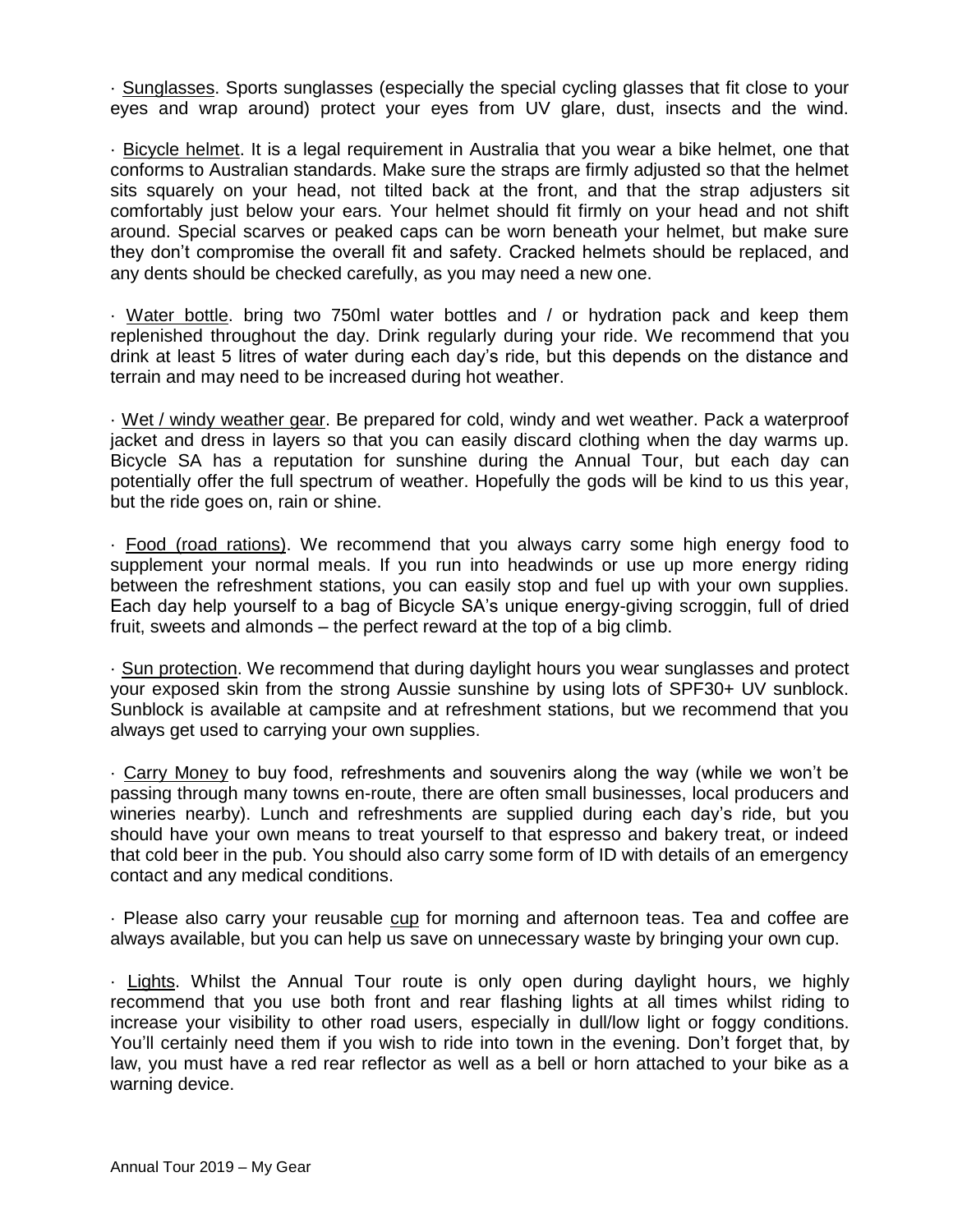### **WHAT SHOULD I WEAR OFF THE BIKE?**

At the end of each day in the saddle it's good to lock up the bike and explore the campsite and towns on foot. For this kind of activity you will need normal street clothes and it's up to you what you wear, but with limited luggage, most people dress casually.

- A Warm and windproof jacket to wear on cool evenings and mornings
- Street clothes bring shorts for the warm weather and longs for cool. It's hard to predict what the spring weather will bring
- Save room in your bags for your final night party threads. The theme is to be confirmed but come along dressed to impress. Use your imagination and be prepared for a dance!
- Swimmers and towel
- Flip flops or similar for the showers and mooching around can be a good idea too
- Hat or cap to keep the sun from burning your head
- Bathroom kit with toiletries (soap, toothpaste, toothbrush, shampoo etc)

# **WHAT ABOUT THE WEATHER?**

The weather in the region in September is usually mainly fine with generally mild conditions during the day however it can still be cool in the evening and early mornings. We suggest you pack a good warm sleeping bag and appropriate warm clothing both for riding and for the evenings. Don't forget a rain jacket for wet weather protection if needed. More weather information can be found at [www.bom.gov.au](http://www.bom.gov.au/)

| <b>SEPTEMBER</b>             | <b>CLEVE</b>    | PORT LINCOLN    |
|------------------------------|-----------------|-----------------|
| Mean daily max               | 19.5C           | 18.6C           |
| Mean daily min               | 8.6C            | 7.9C            |
| Mean 9am temp & wind speed   | 13.8C; 14.4km/h | 14.3C; 19.8km/h |
| Mean 3pm temp & wind speed   | 17.9C; 16.1km/h | 16.6C; 25.7km/h |
| Mean monthly rainfall        | 42mm            | 39.2mm          |
| Mean # of rainy days / month | 7.9 days        | 7.3 days        |

# **PACKING CHECKLIST**

### **Bike and accessories:**

- Bicycle, serviced and in good mechanical order (and boxed if required for transit)
- Two large 750ml water bottles (mounted in cages on your bike frame) and / or hydration pack;
- Pump (ensure you have the correct valve connection), spare tube and repair kit including tyre levers and a wheel nut spanner if you don't have quick release hubs;
- Any additional spare parts particular to your bike, which may not be carried by the Annual Tour mechanics;
- Small rear pannier bag on rear rack to carry your day gear (plus chord or straps);
- Lightweight bike lock an essential item for securing your bike on the campsite overnight;
- A plastic bag or cover for your saddle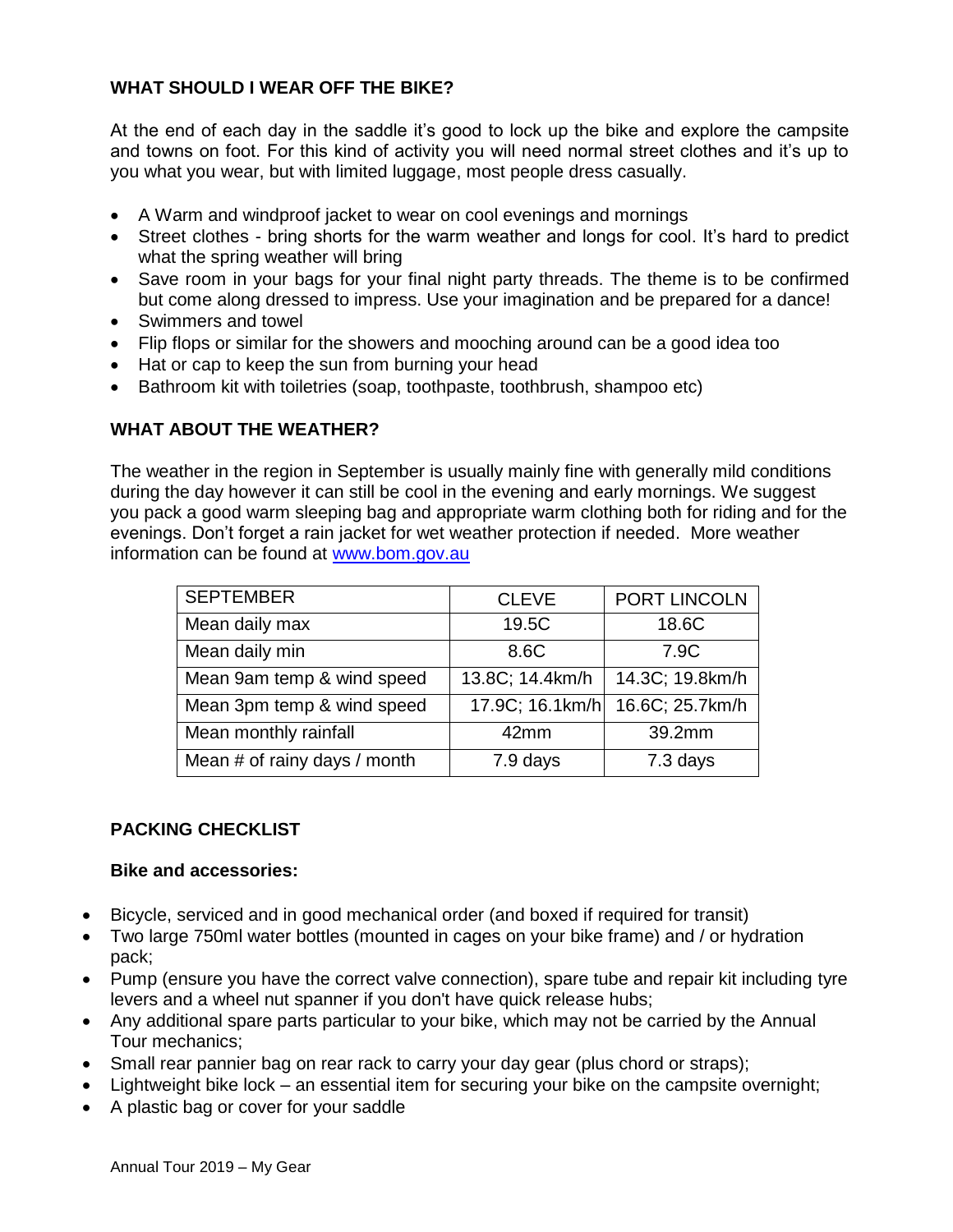## **Riding gear:**

- 2 pairs of bike shorts / knicks (minimum);
- 2 riding tops / jerseys or t-shirts
- Cycling shoes or cycling sandals for riding;
- Socks;
- SPF30+ sun block;
- Sunglasses;
- Helmet;
- Warm, windproof jacket. Evenings and mornings at this time of year can be cool to cold and after pedalling you will need to keep warm for any time spent in town;
- Riding gloves;
- Long riding tights or tracksuit (just in case we get a cold morning);
- Wallet and money/coins;
- Reflective vest, harness or jacket;
- Plastic cup or mug for morning and afternoon teas (to reduce the need for disposables)

### **Tools:**

- Small screwdriver;
- Pliers;
- Tyre levers;
- Allen keys;
- Spare tubes;
- Puncture repair kit;
- Spare spokes;
- Any special tools for your bike

### **Off the bike:**

- Casual clothes (shorts, jeans/trousers, skirt, dress, shirts etc);
- Shoes or runners for wearing off the bike, plus flip-flops or similar;
- Socks, handkerchiefs, underwear, etc;
- Your outfit for the final night party;
- Tracksuit (good to wear if it gets cool on or off the bike or to sleep in);
- Rain jacket;
- Swimmers;
- Towel;
- Hat or cap;
- Warm gloves or mittens;
- Bathroom kit with toiletries (soap, toothpaste, toothbrush, shampoo, etc).